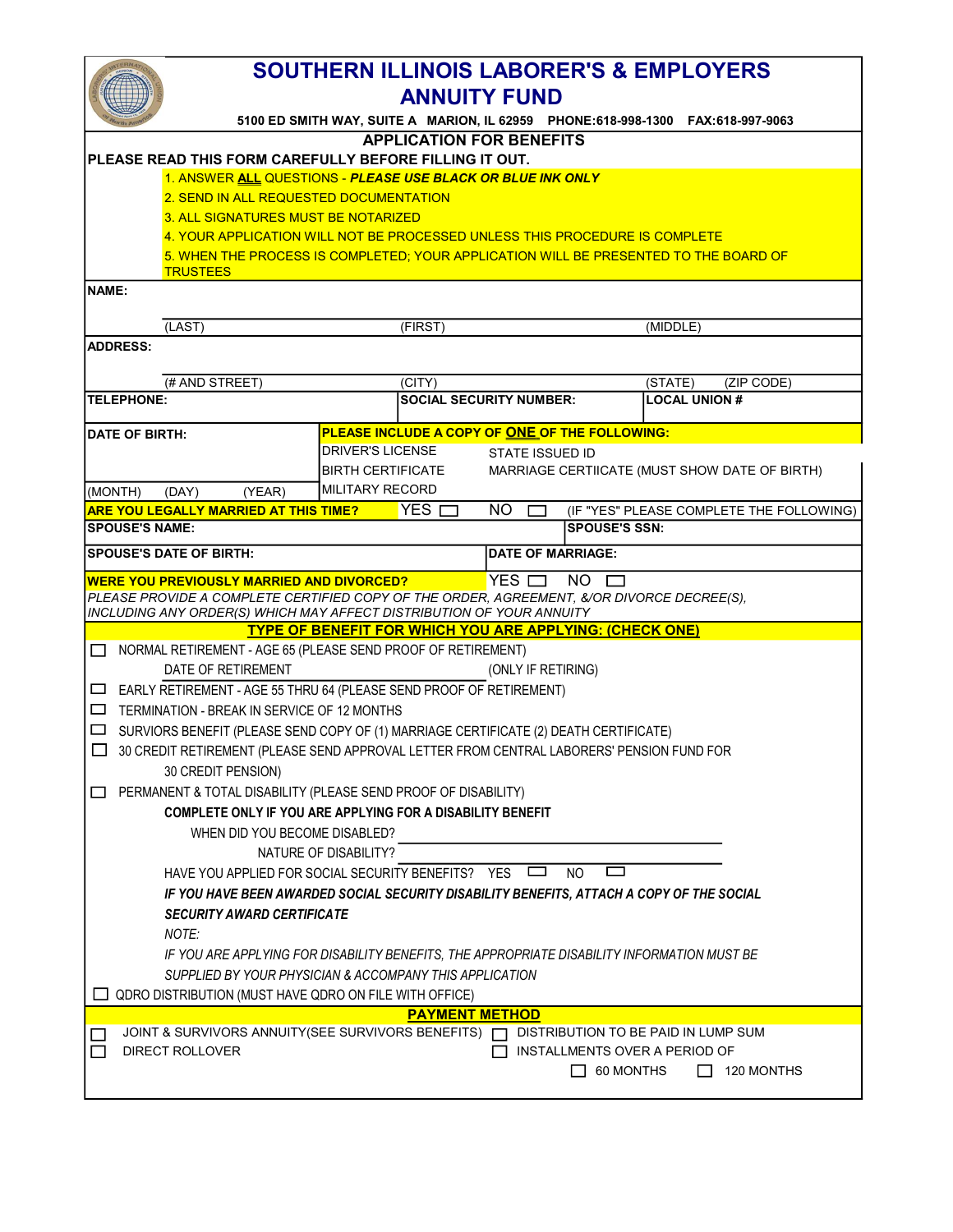## IF NOT, PLEASE MOVE ON TO PAGE 3 ONLY COMPLETE THIS PAGE IF YOU ARE DOING A DIRECT ROLLOVER

| $\ldots$ $\ldots$ , $\ldots$<br><b>DIRECT ROLLOVER TRANSFERS</b>                                                                                                                                                                                                                                                                                                                                                                                   |                         |  |  |  |
|----------------------------------------------------------------------------------------------------------------------------------------------------------------------------------------------------------------------------------------------------------------------------------------------------------------------------------------------------------------------------------------------------------------------------------------------------|-------------------------|--|--|--|
| <b>OR NEW EMPLOYER PLAN</b>                                                                                                                                                                                                                                                                                                                                                                                                                        |                         |  |  |  |
| <b>NAME</b>                                                                                                                                                                                                                                                                                                                                                                                                                                        | (FINANCIAL INSTITUTION) |  |  |  |
| <b>IADDRESS</b>                                                                                                                                                                                                                                                                                                                                                                                                                                    |                         |  |  |  |
|                                                                                                                                                                                                                                                                                                                                                                                                                                                    |                         |  |  |  |
| <b>CITY</b><br><b>STATE</b>                                                                                                                                                                                                                                                                                                                                                                                                                        | <b>ZIP CODE</b>         |  |  |  |
| <b>IIDENTIFICATION # OF IRA OR NEW EMPLOYER PLAN#</b>                                                                                                                                                                                                                                                                                                                                                                                              |                         |  |  |  |
|                                                                                                                                                                                                                                                                                                                                                                                                                                                    |                         |  |  |  |
| IF YOU HAVE ELECTED A DIRECT ROLLOVER OF YOUR ANNUITY BENEFIT, PLEASE READ & SIGN<br>THE FOLLOWING STATEMENT                                                                                                                                                                                                                                                                                                                                       |                         |  |  |  |
| <b>CERTIFICATION</b>                                                                                                                                                                                                                                                                                                                                                                                                                               |                         |  |  |  |
| II VERIFY THAT THE RECIPIENT OF THE DIRECT ROLLOVER THAT IS NAMED ABOVE IN AN INDIVIDUAL<br>IRETIREMENT ACCOUNT OR NEW EMPLOYER PLAN THAT ACCEPTS ROLLOVERS. I UNDERSTAND THAT<br>IPAYMENT OF MY BENEFITS TO THE TRUSTEES OF THE IRA OR QUALIFIED EMPLOYER PLAN WILL RELEASE<br>THE TRUSTEES OF THE SOUTHERN ILLINOIS LABORERS' & EMPLOYERS ANNUITY FUND FROM ANY<br> FURTHER OBLIGATIONS OR RESPONSIBILITIES WITH RESPECT TO THE BENEFITS SO PAID |                         |  |  |  |
| <b>MEMBER'S NOTARIZED SIGNATURE</b>                                                                                                                                                                                                                                                                                                                                                                                                                | <b>DATE</b>             |  |  |  |
| <b>ISTATE OF ILLINOIS</b><br><b>ICOUNTY OF</b>                                                                                                                                                                                                                                                                                                                                                                                                     |                         |  |  |  |
| <b>ISIGNED BEFORE ME ON THE</b><br><b>DAY OF</b>                                                                                                                                                                                                                                                                                                                                                                                                   | 20                      |  |  |  |
| IBY.<br>(Print Member's Name)<br><b>SIGNATURE OF NOTARY PUBLIC</b>                                                                                                                                                                                                                                                                                                                                                                                 |                         |  |  |  |
|                                                                                                                                                                                                                                                                                                                                                                                                                                                    |                         |  |  |  |

## THIS PAGE MUST BE SIGNED AND NOTARIZED IN ORDER FOR YOUR APPLICATION TO BE ACCEPTED AND PROCESSED